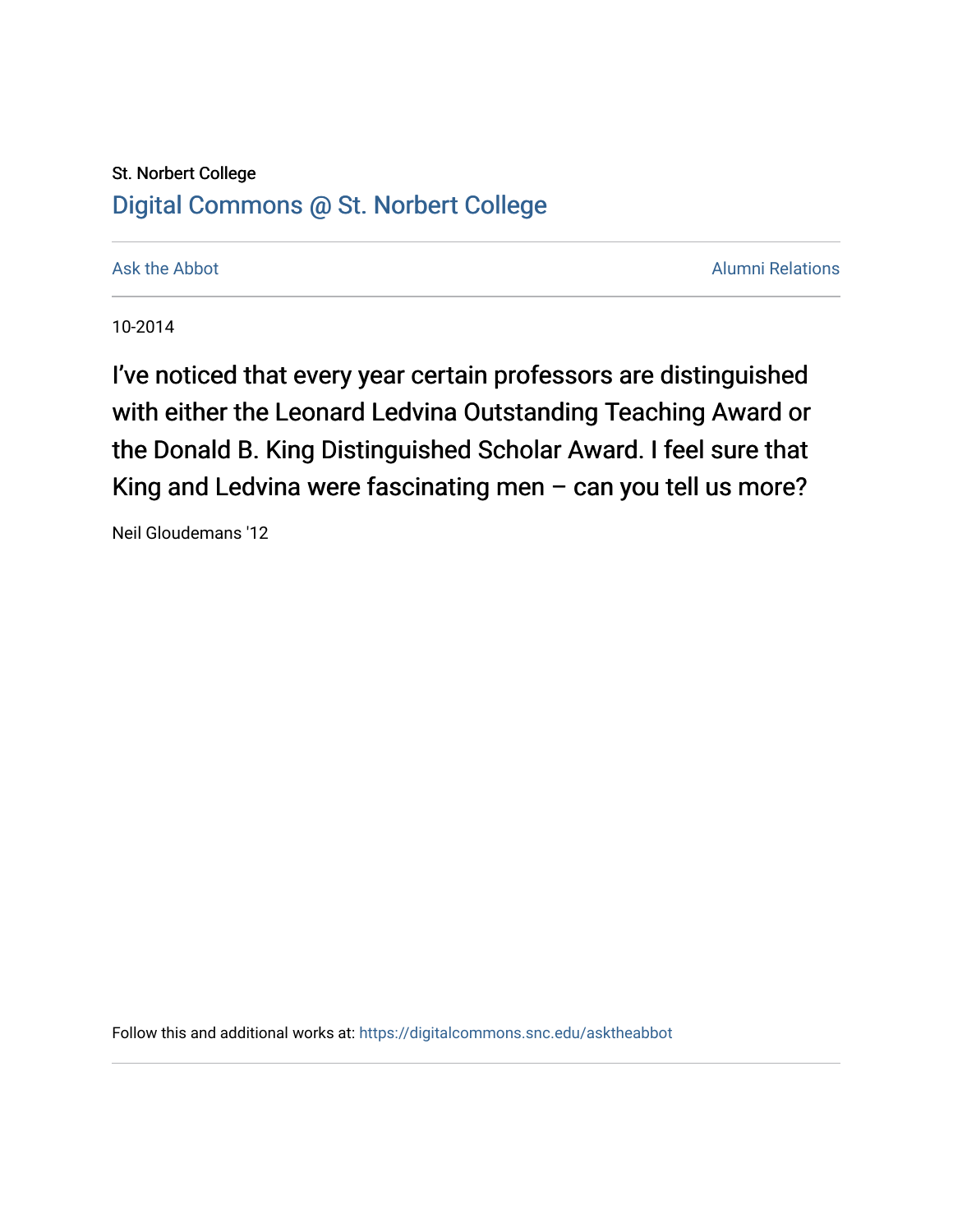

[Academics](https://www.snc.edu/academics) [Admission](https://www.snc.edu/admission) [Campus Life](https://www.snc.edu/campuslife) [Living Norbertine](https://www.snc.edu/livingnorbertine) [Athletics](https://www.snc.edu/athletics) [About](https://www.snc.edu/about)

Q

Giving

to SNC

 $\geq$  [Alumni](https://www.snc.edu/alumni/)  $\geq$  [Ask the Abbot](https://www.snc.edu/alumni/abbot/)  $\geq$  October 2014 合

## [Alumni](https://www.snc.edu/alumni/index.html)

[Events & Reunions](https://www.snc.edu/alumni/event/index.html) [Behind the Arch](https://www.snc.edu/alumni/event/behindthearch/) [Benefits and Services](https://www.snc.edu/alumni/benefits.html) [Get Involved](https://www.snc.edu/alumni/getinvolved.html) [Give to SNC](http://giving.snc.edu/) [Alumni Awards](https://www.snc.edu/alumni/awards/index.html) [Knight Lights](https://www.snc.edu/alumni/knightlights/index.html) [Alumni-Owned](https://www.snc.edu/alumni/directory/index.html) [Businesses Network](https://www.snc.edu/alumni/directory/index.html) [Alumni Board](https://www.snc.edu/alumni/alumniboard.html) [Student Alumni](https://www.snc.edu/alumni/saa.html) [Ambassadors](https://www.snc.edu/alumni/saa.html) [Staff](https://www.snc.edu/alumni/contactus.html)

# October 2014 Question:

Dear Abbot Pennings,

As an alum working on campus, I've noticed that every year certain professors are distinguished with either the Leonard Ledvina Outstanding Teaching Award or the Donald B. King Distinguished Scholar Award. I feel sure that King and Ledvina were fascinating men – can you tell us more?

Neil Gloudemans '12

#### Answer:

My dear Neil,

How lovely it is to hear from not only a St. Norbert College alum, but one who continues to enrich the institution with his professional presence and continued curiosity!

We are quite fortunate at St. Norbert College to boast the impressive faculty that we do. As you so keenly noted, at the end of each year we honor these professors at a Faculty Awards reception. The accolades you mention are among the most distinguished of our decorations!

First, the Leonard Ledvina Outstanding Teacher Award. Leonard graduated from St. Norbert in 1943, but his involvement with the college certainly did not stop there. Leonard and wife, Mary Margaret – also among our esteemed alumni – proudly watched as five of their seven children went on to attend St. Norbert, adding deeper roots to the community.



### Ask The Abbot

As the founder of St. Norbert College, and having a prime seat in the center of campus throughout the years, I, Abbot Bernard Pennings, hold the answers to many of your burning questions about the college. [Submit Your Question](https://www.snc.edu/alumni/abbot/index.html)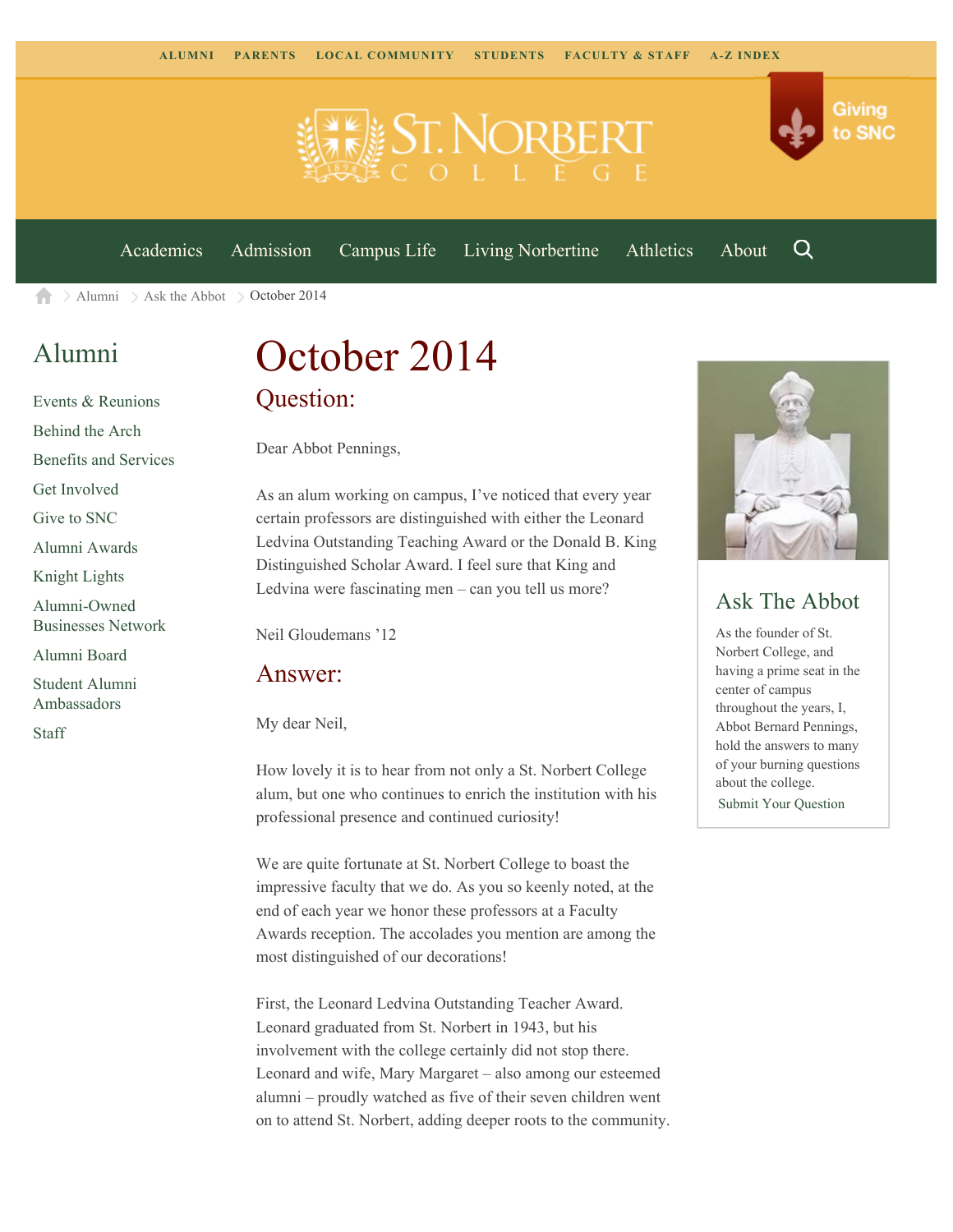Leonard continued to uphold the college's own dedication to excellence in teaching by serving as an educator for the majority of his professional life. His family connection, combined with his life commitment to teaching and learning, inspired the Ledvinas to endow the award, which was first bestowed in 1973. Two professors are honored annually, ensuring due recognition to deserving faculty who personify Leonard's education-driven spirit.

Now to consider the Donald B. King Distinguished Scholar Award. Donald, a cherished colleague indeed, served as dean from 1967 through 1978. With degrees from Dartmouth and Princeton, King brought a distinguished level of scholarly attainment to the St. Norbert campus. His namesake award identifies a faculty member who has made significant professional contributions to his or her own respective field of study.

Selection for the Donald B. King Distinguished Scholar Award is no small feat, of that let me assure you! Recipients undergo scrutiny on the quality and significance of their scholarship, ascertainment by peer review, degree of professional recognition, prestigious grants and honors received, local and national presentations and effective integration of scholarship and pedagogy in the classroom.

The recipients of the award are chosen by the president based upon the recommendations of division chairs and the dean of the college. However, I feel sure that any student, former or current, who has had the pleasure of interacting with award recipients would no doubt provide equally valuable testimonials to their merit. For myself, it is with a thrill of pride that I ponder the remarkable talent and prestige we harbor here at St. Norbert College. It is with gratitude and humility that I honor it in any shape possible.

*Responses to "Ask the Abbot" questions are penned by St. Norbert College staff in the name of Abbot Bernard Pennings, O.Praem., who founded St. Norbert College in 1898.*

| St. Norbert College | <b>Contact Us</b> | <b>News</b>   | Undergraduate   |  |
|---------------------|-------------------|---------------|-----------------|--|
| 100 Grant Street    | <b>Careers</b>    | <b>Events</b> | <b>Graduate</b> |  |
|                     |                   |               |                 |  |